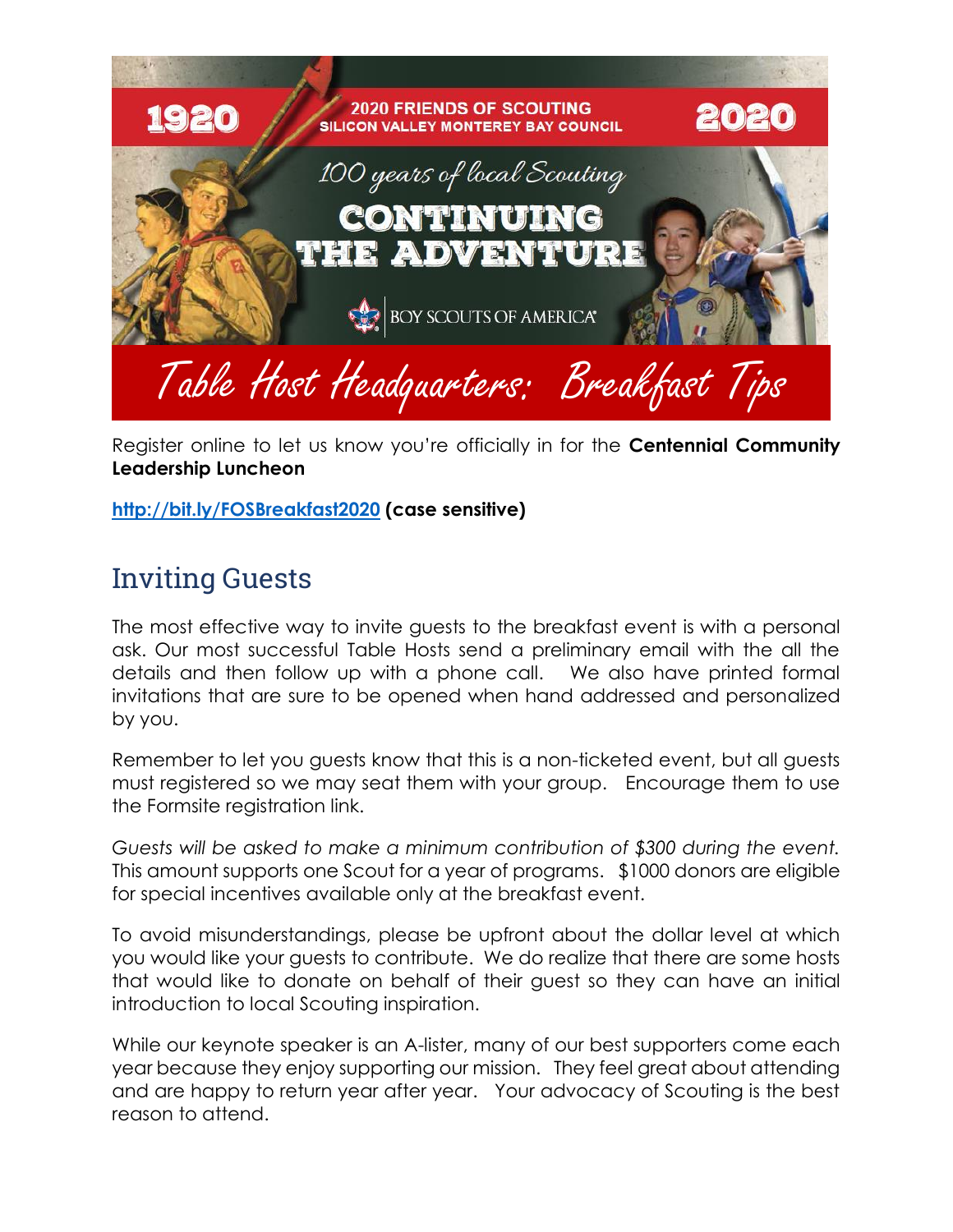



# More Tips!

Donations can come in before, during and after the event. We are diligent about making sure the gifts are matched up with table host efforts.

Don't forget that gifts to SVMBC BSA can be matched by employers! Double your table host efforts and learn more here: [http://svmbc.org/svmbc/support](http://svmbc.org/svmbc/support-scouting/matching-gifts/)[scouting/matching-gifts/](http://svmbc.org/svmbc/support-scouting/matching-gifts/)

Tables are set for 10 guests. If you bring in more than a table, we will place additional guests as close to your main table as possible.

# More Support!

Your District Executive or Development Director professional will work with you to get the materials you need. Did you run out of invitations? Need a sample letter? Want to see if your neighbor signed up yet to join your table? Did you need a reminder of who your guests were last year? We are here to assist.

## Timeline for Success for our Scouts: Be prepared.

### 2 months out (December-January)

- ❑ Fill out your guest prospect sheet and share with staff leadership
- ❑ Start inviting guests using personalized emails, hand delivered invitations or save the date postcards
- ❑ As your guests register, they will receive an official notification to their email.
- ❑ Thank your registered guests and remind them they don't need a ticket, that we will have their name tag ready at registration.

### 1 month out (February)

- $\Box$  Continue inviting your guests until your table of 10 is full. You are the 10<sup>th</sup> guest, so you are inviting 9 additional friends and colleagues.
- ❑ Our facility this year has plenty of room to grow. If you are able to double or triple table, we can easily accommodate this. Communicate your progress with us and we will arrange your tables adjacent to each other.